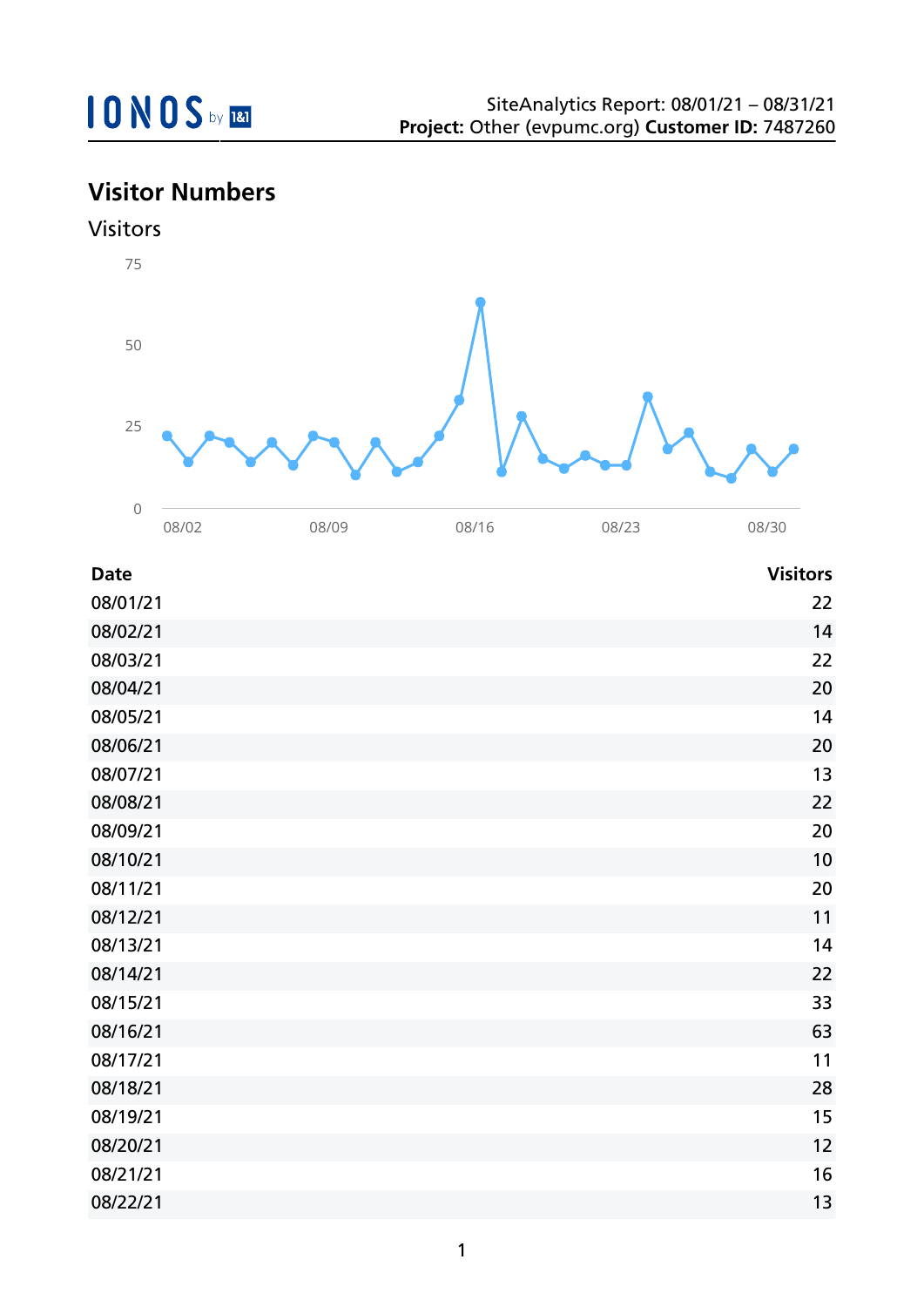# **10NOS** by REI

| <b>Date</b>  | <b>Visitors</b> |
|--------------|-----------------|
| 08/23/21     | 13              |
| 08/24/21     | 34              |
| 08/25/21     | 18              |
| 08/26/21     | 23              |
| 08/27/21     | 11              |
| 08/28/21     | 9               |
| 08/29/21     | 18              |
| 08/30/21     | 11              |
| 08/31/21     | 18              |
| <b>Total</b> | 590             |

### Sessions



| <b>Date</b> | <b>Sessions</b> |
|-------------|-----------------|
| 08/01/21    | 23              |
| 08/02/21    | 14              |
| 08/03/21    | 22              |
| 08/04/21    | 20              |
| 08/05/21    | 14              |
| 08/06/21    | 21              |
| 08/07/21    | 13              |
| 08/08/21    | 23              |
| 08/09/21    | 20              |
| 08/10/21    | 10              |
| 08/11/21    | 20              |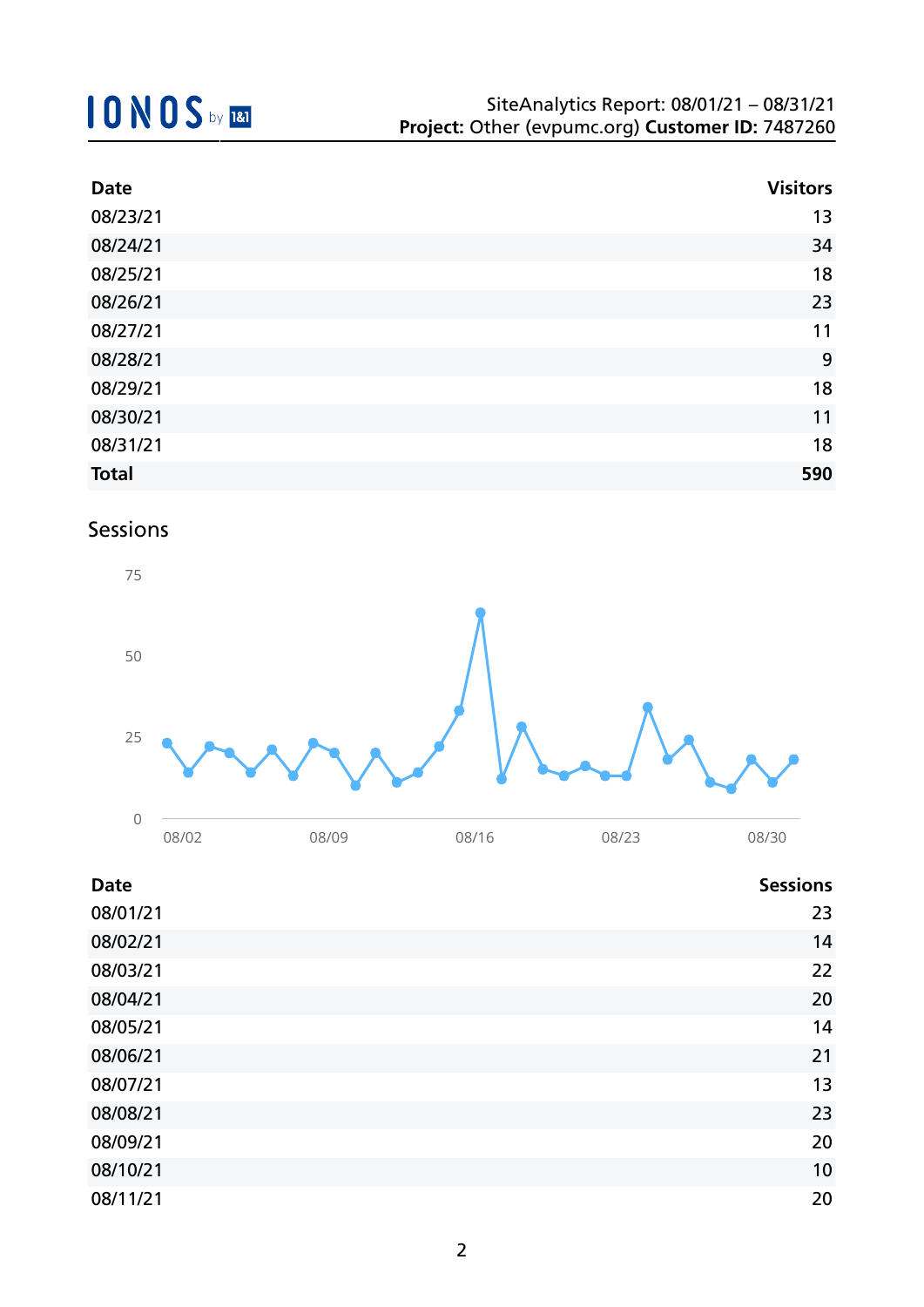| <b>Date</b>  | <b>Sessions</b> |
|--------------|-----------------|
| 08/12/21     | 11              |
| 08/13/21     | 14              |
| 08/14/21     | 22              |
| 08/15/21     | 33              |
| 08/16/21     | 63              |
| 08/17/21     | 12              |
| 08/18/21     | 28              |
| 08/19/21     | 15              |
| 08/20/21     | 13              |
| 08/21/21     | 16              |
| 08/22/21     | 13              |
| 08/23/21     | 13              |
| 08/24/21     | 34              |
| 08/25/21     | 18              |
| 08/26/21     | 24              |
| 08/27/21     | 11              |
| 08/28/21     | 9               |
| 08/29/21     | 18              |
| 08/30/21     | 11              |
| 08/31/21     | 18              |
| <b>Total</b> | 596             |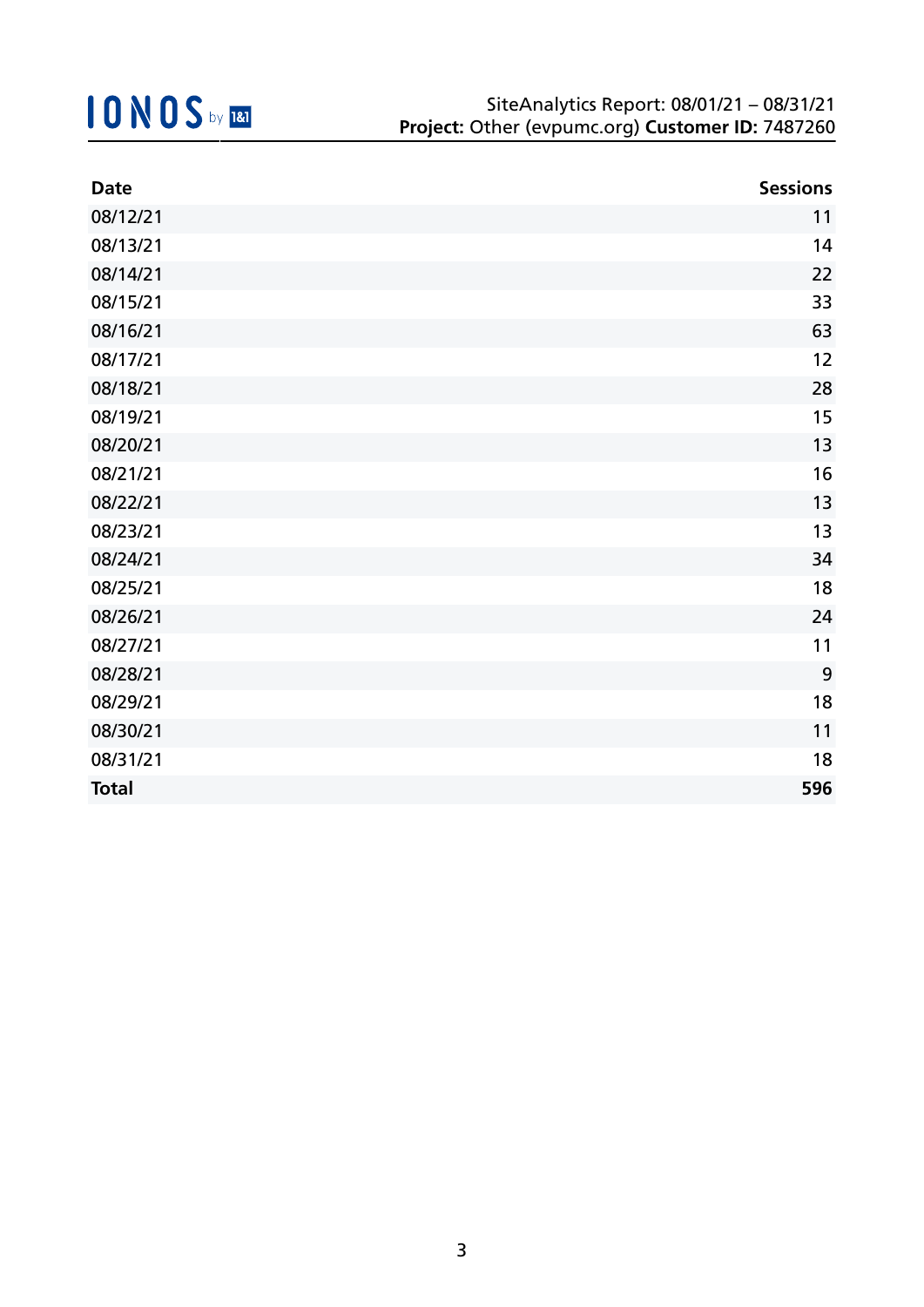### Search Engine Robots



| <b>Search Engine Robots</b> | <b>Sessions</b> | Percentage |
|-----------------------------|-----------------|------------|
| SiteLockSpider              | 806             | 27.21%     |
| ZoominfoBot                 | 669             | 22.59%     |
| Sogou web spider/4.0        | 397             | 13.40%     |
| <b>PetalBot mobile</b>      | 239             | 8.07%      |
| bingbot/2.0                 | 206             | 6.95%      |
| AhrefsBot/7.0               | 185             | 6.25%      |
| SemrushBot/7~bl             | 61              | 2.06%      |
| Googlebot/2.1               | 51              | 1.72%      |
| <b>IonCrawl</b>             | 48              | 1.62%      |
| Googlebot-Mobile            | 45              | 1.52%      |
| Applebot/0.1                | 35              | 1.18%      |
| MegaIndex.ru/2.0            | 27              | 0.91%      |
| <b>SEOkicks</b>             | 27              | 0.91%      |
| MJ12bot/v1.4.8              | 26              | 0.88%      |
| LightspeedSystemsCrawler    | 22              | 0.74%      |
| ltx71                       | 18              | 0.61%      |
| Orbbot/1.1                  | 17              | 0.57%      |
| YandexBot/3.0               | 16              | 0.54%      |
| LinkedInBot/1.0             | 14              | 0.47%      |
| DuckDuckGo-Favicons-Bot/1.0 | 11              | 0.37%      |
| Mail.RU_Bot/2.0             | 6               | 0.20%      |
| WikiDo/1.1                  | 5               | 0.17%      |
| NetSystemsResearch          | 4               | 0.14%      |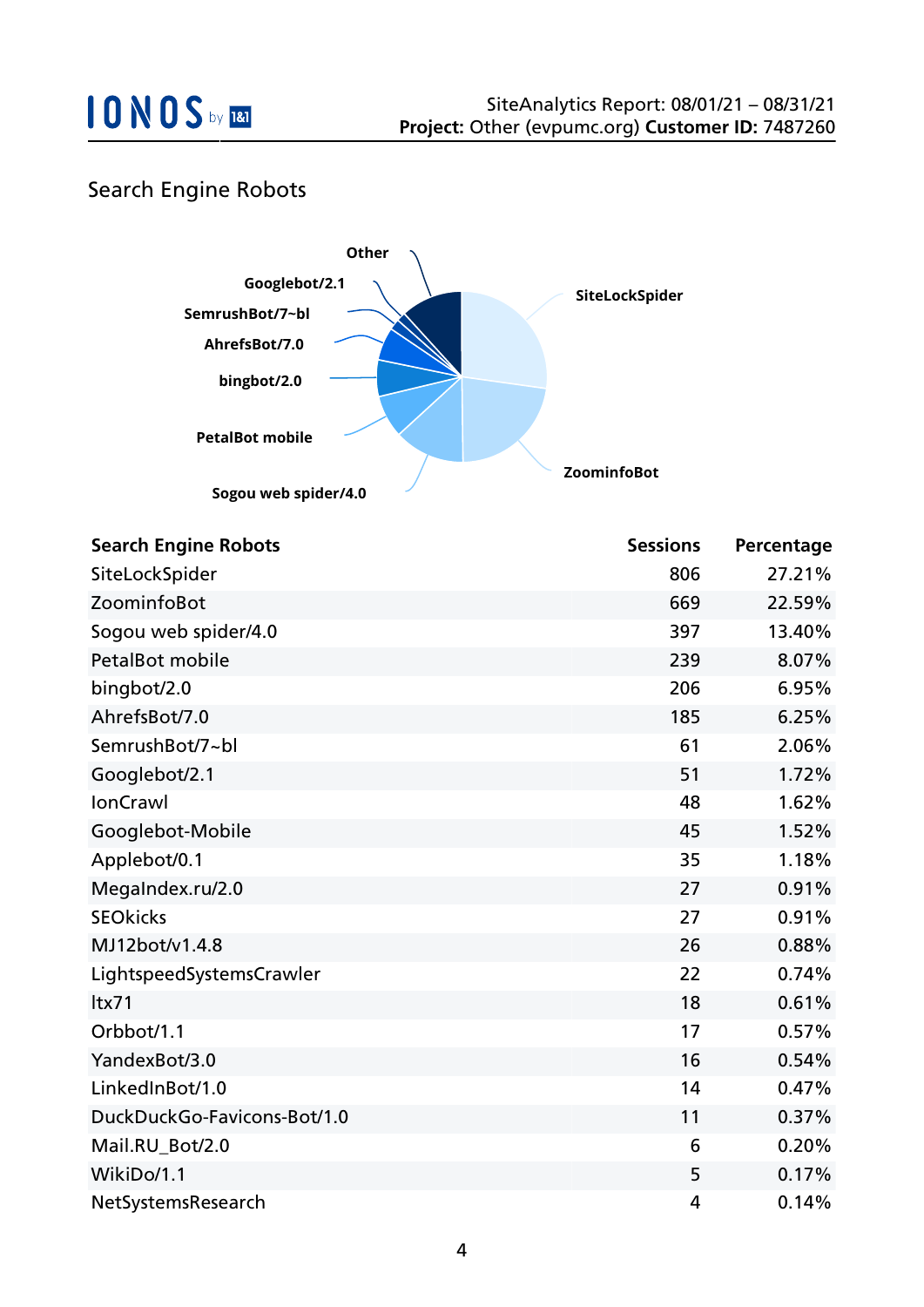| <b>Search Engine Robots</b> | <b>Sessions</b> | Percentage |
|-----------------------------|-----------------|------------|
| PetalBot                    | 4               | 0.14%      |
| Barkrowler/0.9              | 3               | 0.10%      |
| SeznamBot/3.2               | 3               | 0.10%      |
| Baiduspider/2.0             | $\overline{2}$  | 0.07%      |
| serpstatbot/1.0             | $\overline{2}$  | 0.07%      |
| BW/1.1                      | 1               | 0.03%      |
| Baiduspider/2.0 mobile      | 1               | 0.03%      |
| CATExplorador/1.0beta       | 1               | 0.03%      |
| CheckMarkNetwork/1.0        | 1               | 0.03%      |
| DF Bot 1.0                  | 1               | 0.03%      |
| Dataprovider                | 1               | 0.03%      |
| <b>Headless Chrome</b>      | 1               | 0.03%      |
| Mail.RU_Bot/Favicons/2.0    | 1               | 0.03%      |
| MojeekBot/0.10              | 1               | 0.03%      |
| SpyOnWeb                    | 1               | 0.03%      |
| ThinkBot/0.3.0              | 1               | 0.03%      |
| netEstate NE Crawler        | 1               | 0.03%      |
| webprosbot/2.0              | 1               | 0.03%      |
| <b>Total</b>                | 2,962           | 100.00%    |

## **Page Analysis**

### Most Frequently Visited Pages



| <b>Pages</b> |
|--------------|
| /Default.htm |

| Pages        |     | Sessions Percentage |
|--------------|-----|---------------------|
| /Default.htm | 629 | 69.43%              |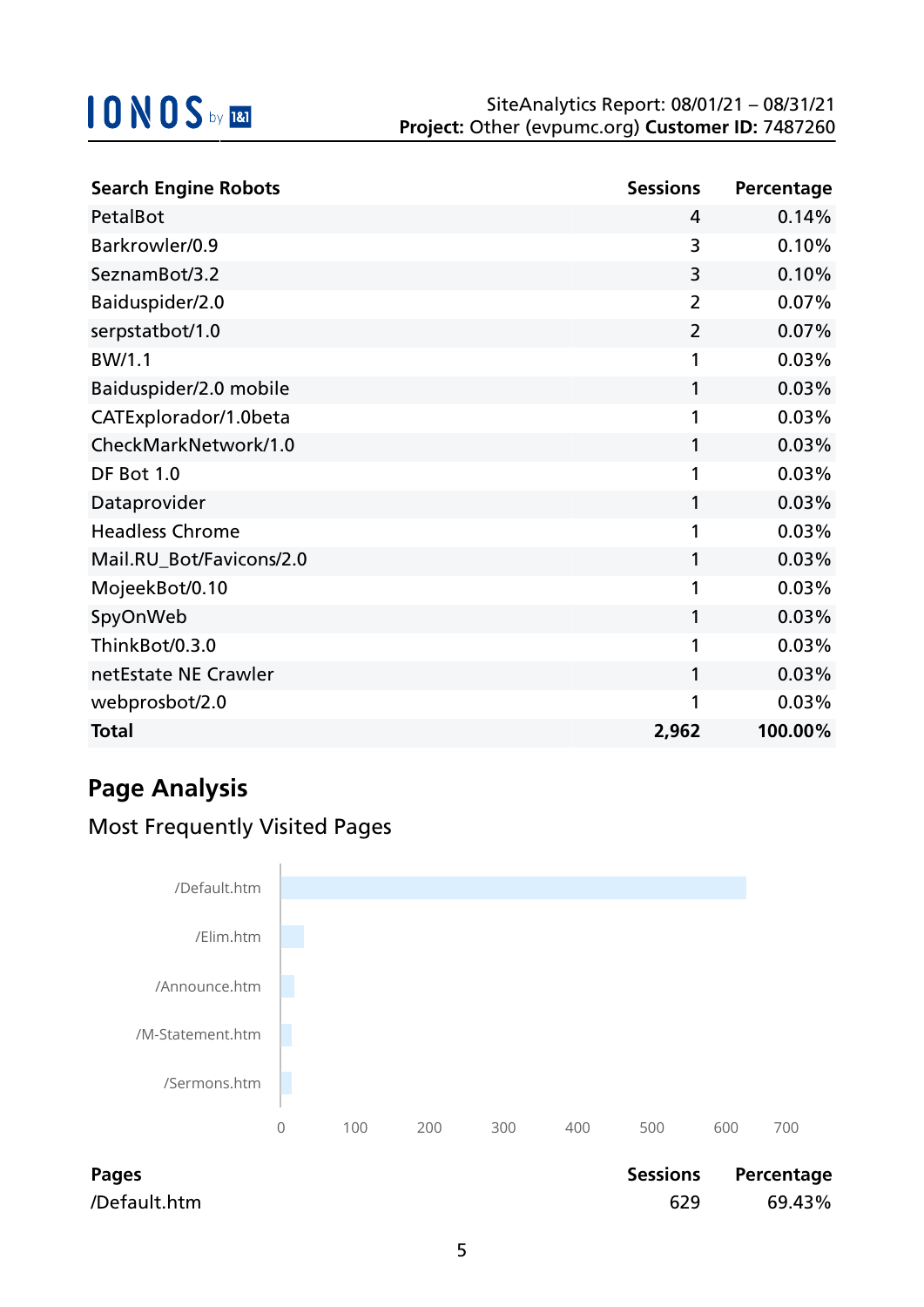| <b>Pages</b>               | <b>Sessions</b> | Percentage |
|----------------------------|-----------------|------------|
| /Elim.htm                  | 33              | 3.64%      |
| /Announce.htm              | 19              | 2.10%      |
| /M-Statement.htm           | 16              | 1.77%      |
| /Sermons.htm               | 16              | 1.77%      |
| /VideoServices.htm         | 16              | 1.77%      |
| <b><i>N</i></b> orship.htm | 16              | 1.77%      |
| /info.htm                  | 16              | 1.77%      |
| /Believe.htm               | 15              | 1.66%      |
| /web_links.htm             | 15              | 1.66%      |
| /St_Johns.htm              | 14              | 1.55%      |
| /Offerings.htm             | 13              | 1.43%      |
| /Stats.htm                 | 13              | 1.43%      |
| /Calendar.htm              | 11              | 1.21%      |
| /NewsLetterIdx.htm         | 11              | 1.21%      |
| Nideo.htm                  | 11              | 1.21%      |
| /Elim-HISTORY.htm          | 5               | 0.55%      |
| /StJohns_M-Statement.htm   | 5               | 0.55%      |
| /CalendarOld.htm           | 4               | 0.44%      |
| /Elim_M-Statement.htm      | 4               | 0.44%      |
| /St_Johns-HISTORY.htm      | 4               | 0.44%      |
| /missions.htm              | 4               | 0.44%      |
| /valley_views0813.htm      | 3               | 0.33%      |
| /valley_views0913.htm      | 3               | 0.33%      |
| /valley_views1013.htm      | 3               | 0.33%      |
| /valley_views1113.htm      | 3               | 0.33%      |
| /Bulletins-old.htm         | 2               | 0.22%      |
| /Bulletins.htm             | $\overline{2}$  | 0.22%      |
| <b>Total</b>               | 906             | 100.00%    |

### Keywords

No data is available for this report during the current time period.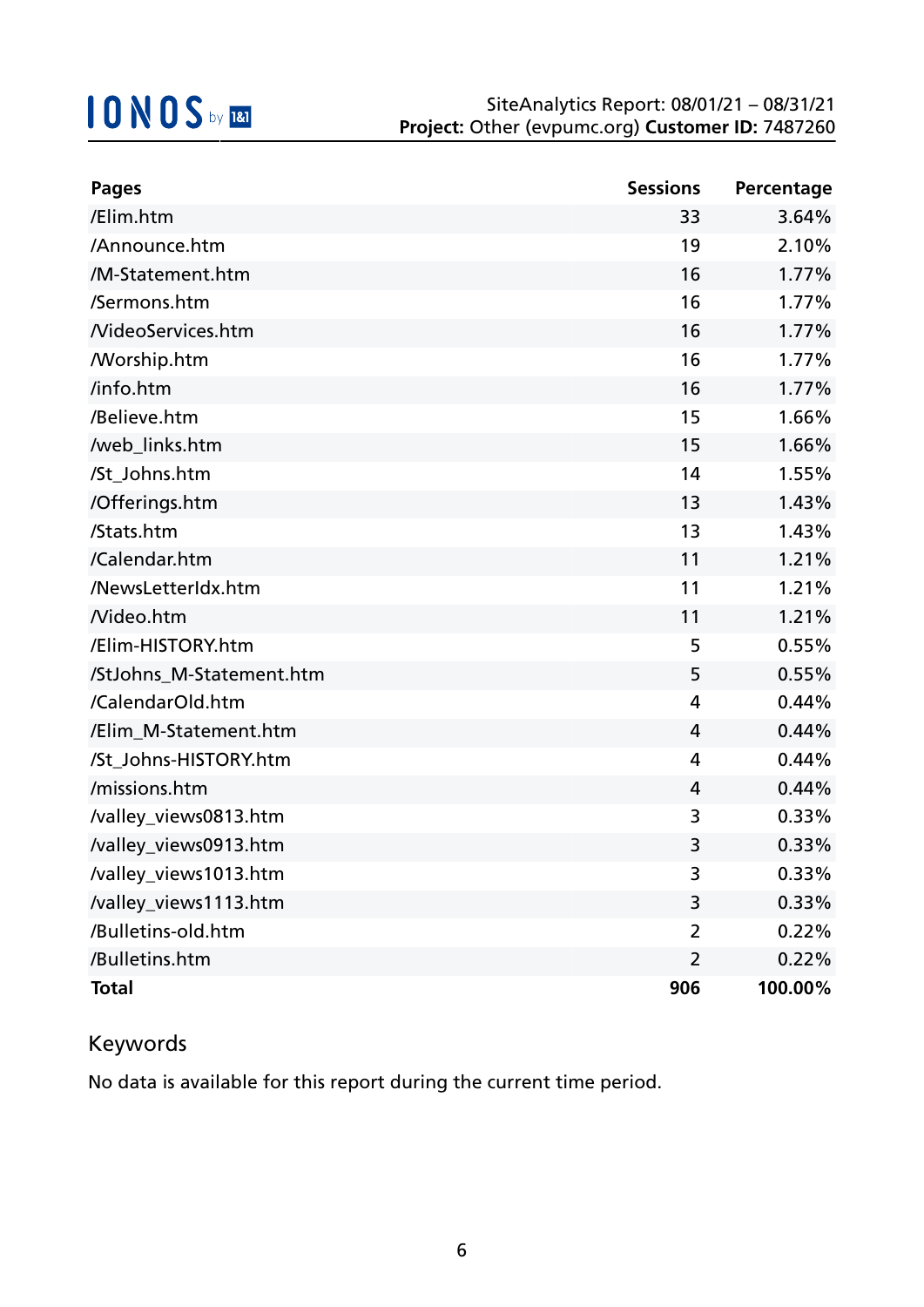### Referring Pages



| <b>Pages</b>                       | <b>Sessions</b> |
|------------------------------------|-----------------|
| http://google.com/url              | 33              |
| https://google.com/                | 21              |
| https://google.com                 | 11              |
| http://baidu.com/                  | 10              |
| https://semalt.com-----google.com/ | 8               |
| http://google.com/                 | $\overline{4}$  |
| http://flalib.org                  | 3               |
| http://sogou.com/web               | 3               |
| https://bing.com/                  | 3               |
| https://l.facebook.com/            | $\overline{2}$  |
| http://ahkag.enrz.net/             | 1               |
| http://l.facebook.com/l.php        | $\mathbf{1}$    |
| http://linkedin.com                | $\mathbf{1}$    |
| http://veh.tcyh.net/               | 1               |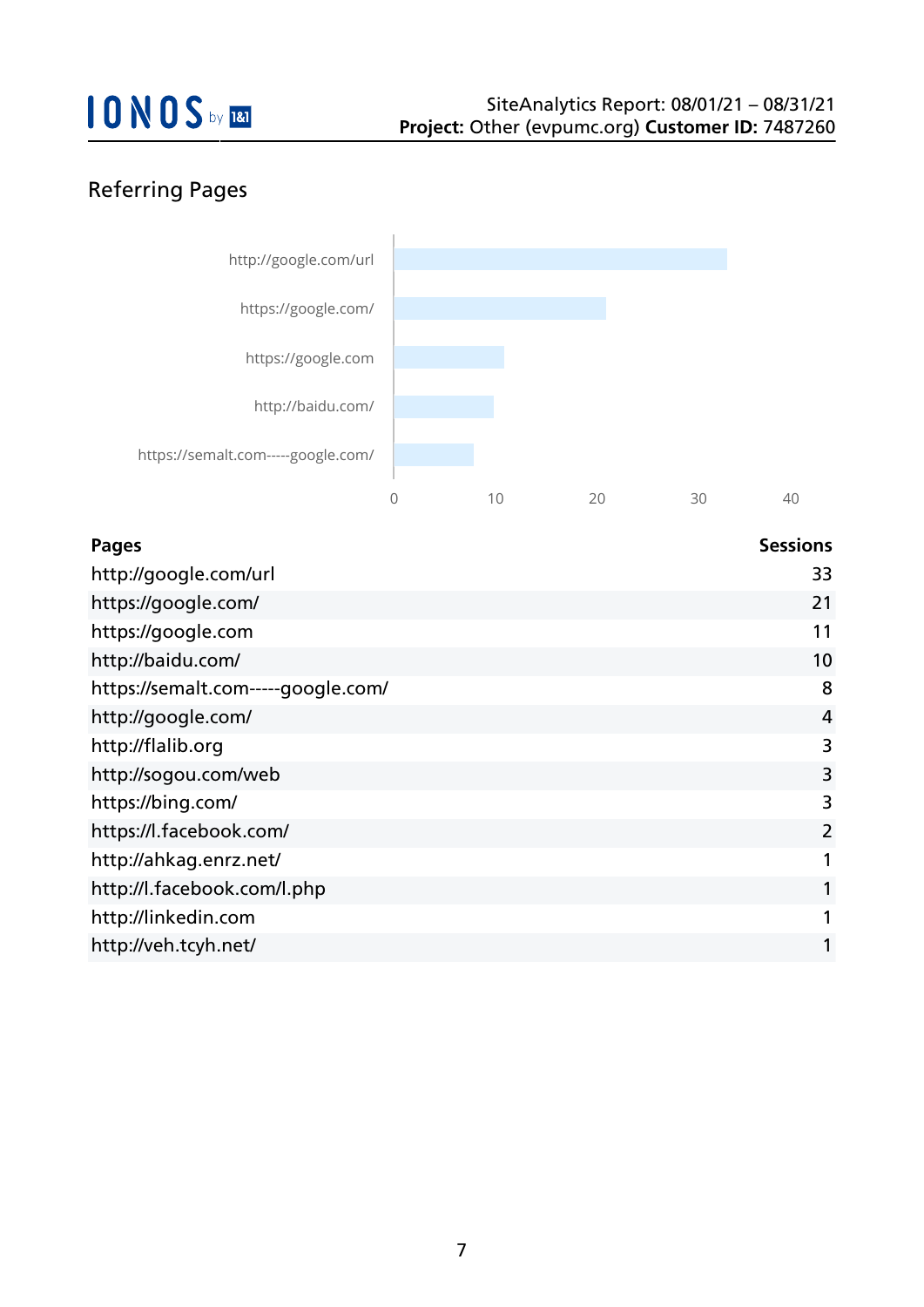

### **Browsers & Systems**

Browsers



| <b>Browsers</b>         | <b>Sessions</b> | Percentage |
|-------------------------|-----------------|------------|
| Chrome                  | 346             | 58.05%     |
| Firefox                 | 59              | 9.90%      |
| IE                      | 41              | 6.88%      |
| Python-requests         | 20              | 3.36%      |
| Microsoft Edge          | 17              | 2.85%      |
| Safari mobile           | 14              | 2.35%      |
| DingTalk Mobile App     | 11              | 1.85%      |
| Safari                  | $\overline{7}$  | 1.17%      |
| <b>Chrome Mobile</b>    | 6               | 1.01%      |
| Opera                   | 5               | 0.84%      |
| Android browser         | 3               | 0.50%      |
| <b>GRequests</b>        | 3               | 0.50%      |
| Android webview         | $\overline{2}$  | 0.34%      |
| Apache-HttpClient       | $\overline{2}$  | 0.34%      |
| <b>Android WebView</b>  | 1               | 0.17%      |
| Facebook App            | 1               | 0.17%      |
| PhantomJS               | 1               | 0.17%      |
| Silk                    | $\mathbf{1}$    | 0.17%      |
| <b>CURL</b>             | 1               | 0.17%      |
| Could not be identified | 55              | 9.23%      |
| <b>Total</b>            | 596             | 100.00%    |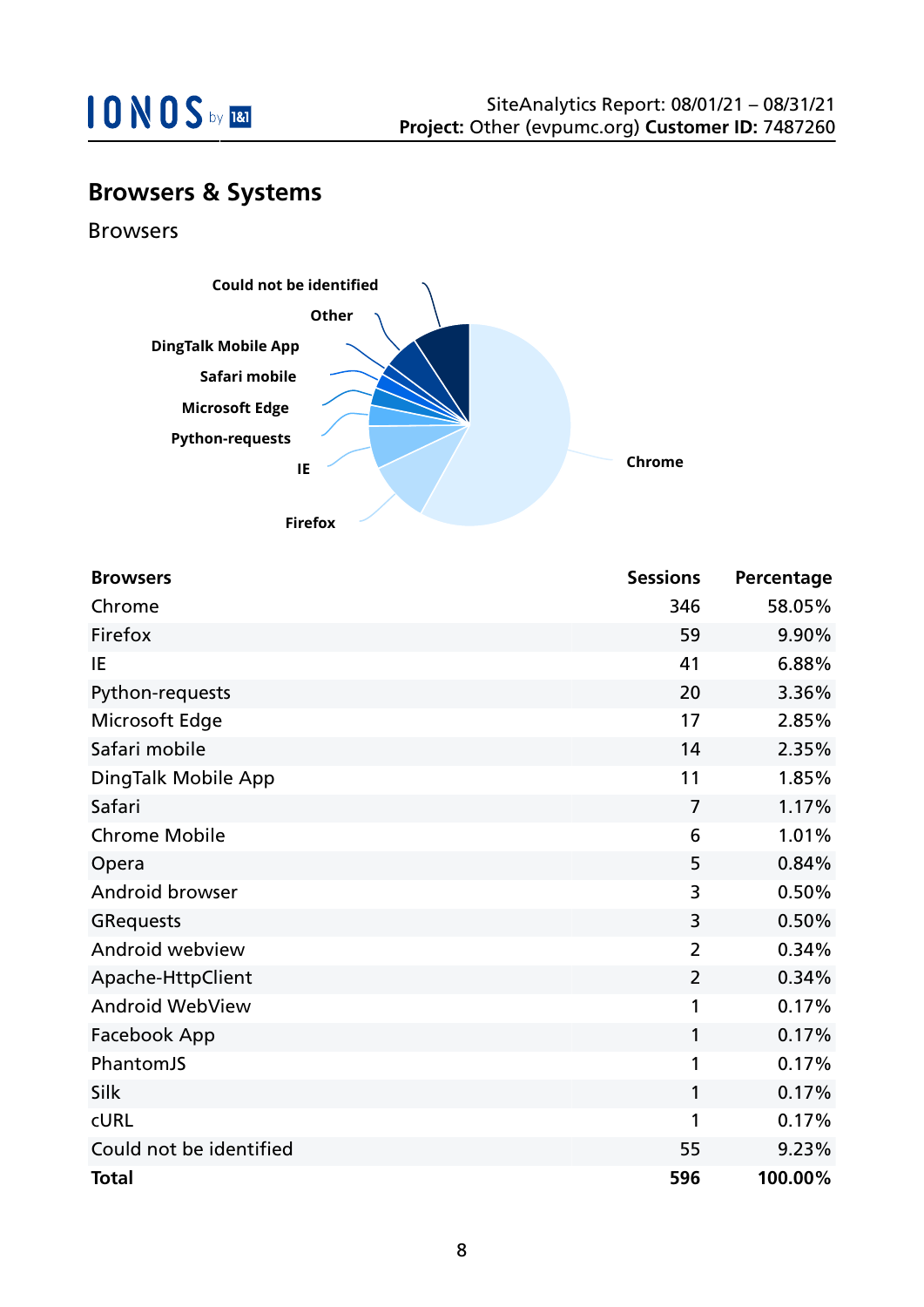

### Operating Systems



| <b>Operating Systems</b> | <b>Sessions</b> | Percentage |
|--------------------------|-----------------|------------|
| <b>Windows</b>           | 280             | 46.98%     |
| Linux                    | 88              | 14.77%     |
| macOS                    | 59              | 9.90%      |
| OS X                     | 46              | 7.72%      |
| Android                  | 23              | 3.86%      |
| iOS                      | 18              | 3.02%      |
| <b>JVM</b>               | 2               | 0.34%      |
| Fire OS                  | 1               | 0.17%      |
| Could not be identified  | 79              | 13.26%     |
| <b>Total</b>             | 596             | 100.00%    |

### **Visitor Locations**

| Countries             |                 |            |
|-----------------------|-----------------|------------|
| <b>Countries</b>      | <b>Sessions</b> | Percentage |
| <b>United States</b>  | 279             | 46.81%     |
| China                 | 70              | 11.74%     |
| Russia                | 52              | 8.72%      |
| <b>United Kingdom</b> | 40              | 6.71%      |
| Ireland               | 30              | 5.03%      |
| Germany               | 16              | 2.68%      |
| <b>Belgium</b>        | 14              | 2.35%      |
| <b>Netherlands</b>    | 12              | 2.01%      |
| Vietnam               | 9               | 1.51%      |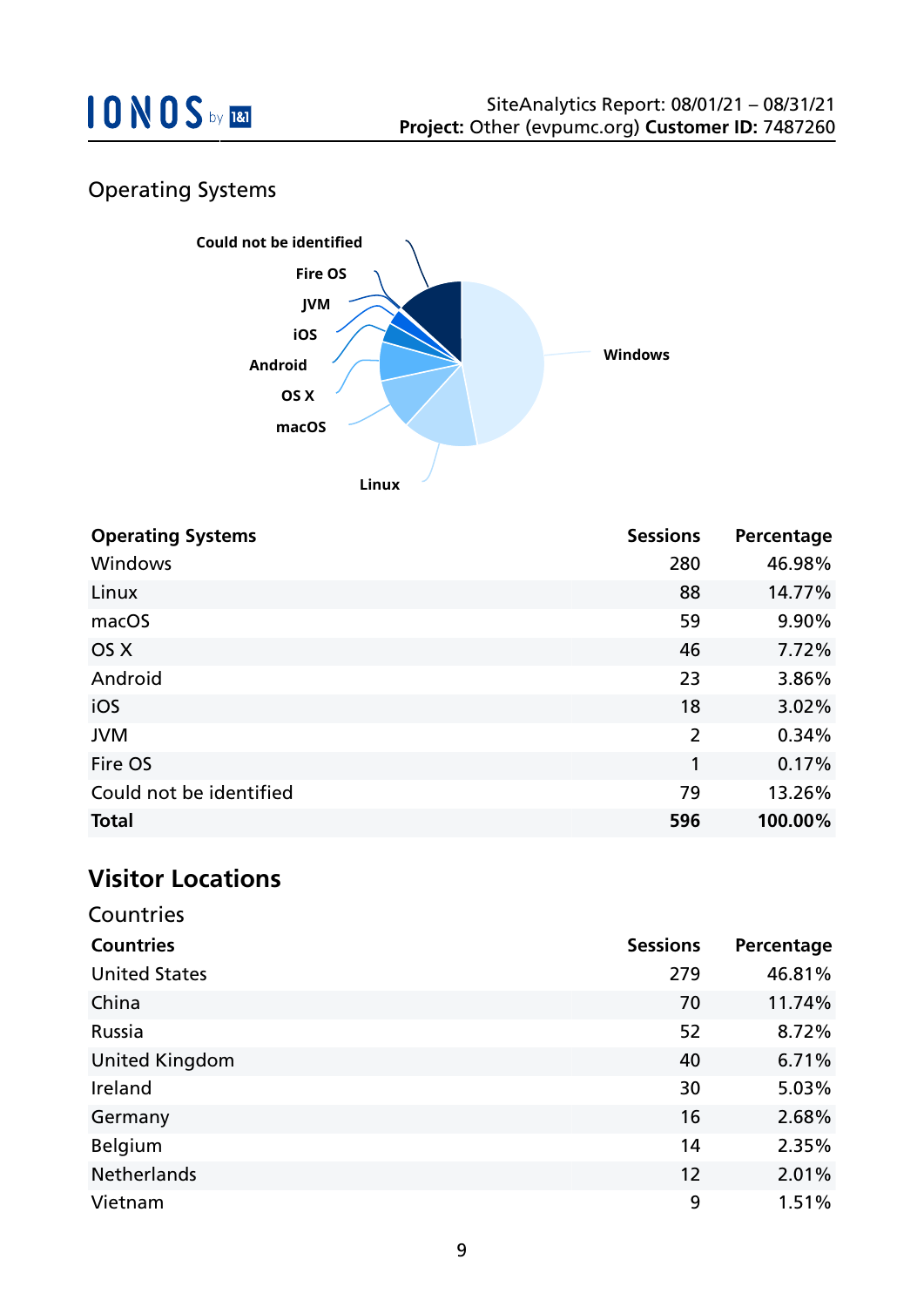| <b>Countries</b>    | <b>Sessions</b> | Percentage |
|---------------------|-----------------|------------|
| India               | 8               | 1.34%      |
| Singapore           | $\overline{7}$  | 1.17%      |
| Hong Kong SAR China | 6               | 1.01%      |
| <b>Belize</b>       | 5               | 0.84%      |
| Canada              | 5               | 0.84%      |
| France              | 5               | 0.84%      |
| Bangladesh          | 4               | 0.67%      |
| Indonesia           | 4               | 0.67%      |
| Switzerland         | 3               | 0.50%      |
| Taiwan              | 3               | 0.50%      |
| Honduras            | $\overline{2}$  | 0.34%      |
| South Korea         | $\overline{2}$  | 0.34%      |
| Nigeria             | $\overline{2}$  | 0.34%      |
| Norway              | $\overline{2}$  | 0.34%      |
| Sweden              | $\overline{2}$  | 0.34%      |
| Albania             | 1               | 0.17%      |
| Austria             | 1               | 0.17%      |
| Australia           | 1               | 0.17%      |
| <b>Brazil</b>       | 1               | 0.17%      |
| Cyprus              | 1               | 0.17%      |
| Denmark             | 1               | 0.17%      |
| Egypt               | 1               | 0.17%      |
| Japan               | 1               | 0.17%      |
| <b>Philippines</b>  |                 | 0.17%      |
| Poland              | 1               | 0.17%      |
| Portugal            | 1               | 0.17%      |
| Slovakia            | 1               | 0.17%      |
| Tajikistan          | 1               | 0.17%      |
| Ukraine             | 1               | 0.17%      |
| <b>Total</b>        | 596             | 100.00%    |

### **Continents**

| <b>Continents</b>    | <b>Sessions</b> | Percentage |
|----------------------|-----------------|------------|
| <b>North America</b> | -291            | 48.83%     |
| Europe               | 184             | $30.87\%$  |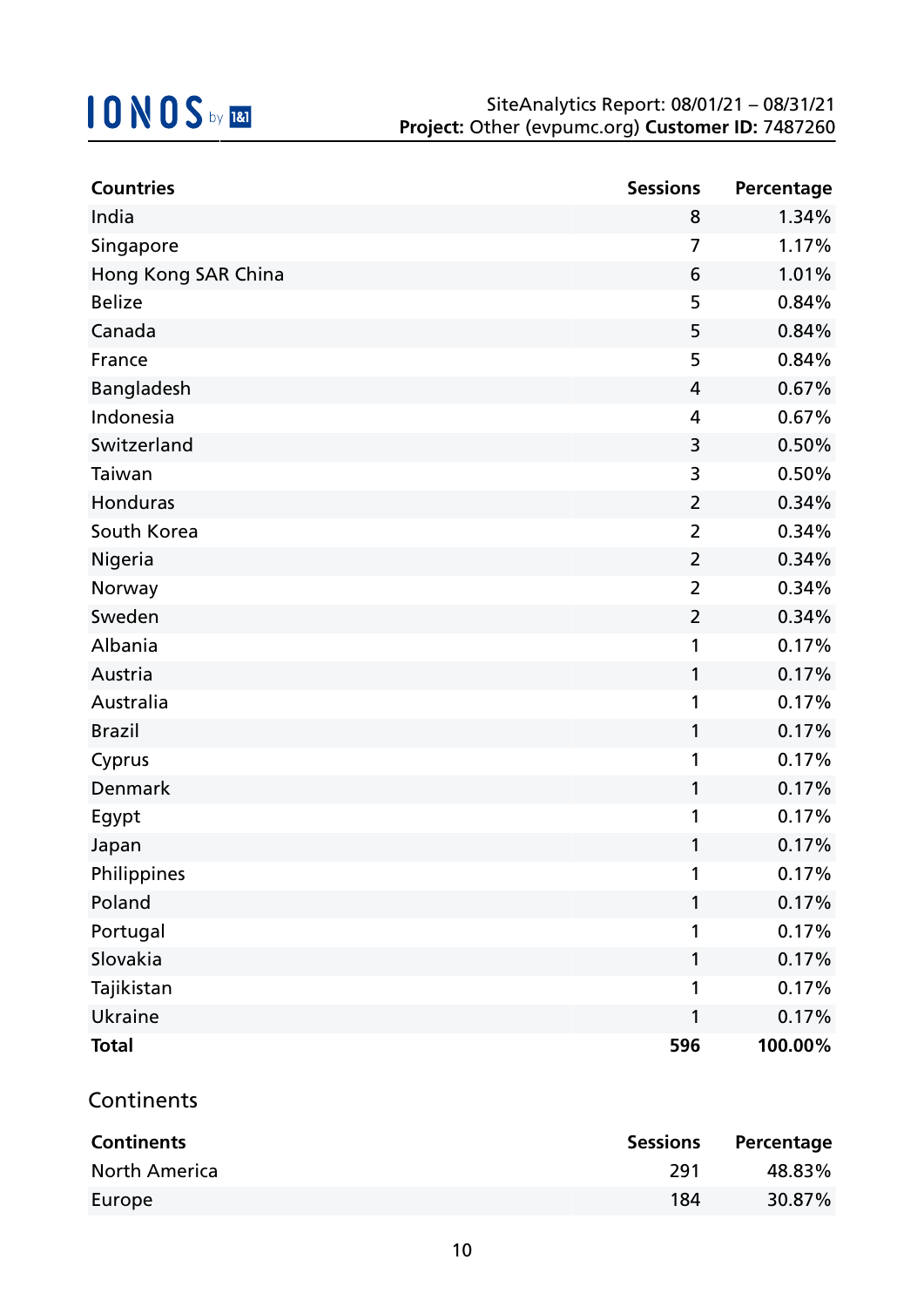| <b>Continents</b> | <b>Sessions</b> | Percentage |
|-------------------|-----------------|------------|
| Asia              | 116             | 19.46%     |
| Africa            | 3               | 0.50%      |
| Oceania           |                 | 0.17%      |
| South America     |                 | 0.17%      |
| <b>Total</b>      | 596             | 100.00%    |

### **Information about the evaluations**

### Visitors

This evaluation shows how many visitors accessed your website. Visitors are uniquely identified on the basis of the IP address and the browser ID. If a visitor goes to your website more than once a day, only one visitor is counted.

### Sessions

This evaluation shows the number of sessions. A session starts when a visitor accesses your website and ends when he or she leaves it. A session ends automatically after 30 minutes without activity. If a visitor goes to your website more than once a day, multiple sessions are counted.

#### Search Engine Robots

This evaluation shows which search engine robots have accessed the pages of your website. Search engine robots automatically search the content of websites in order to keep search engine entries up to date.

#### Most Frequently Visited Pages

This evaluation shows which pages of your website were visited most often.

#### Keywords

This evaluations shows the keywords with which your website was most commonly found in search engines.

#### Referring Pages

This evaluation shows the websites from which visitors were transferred to your website.

#### Browsers

This evaluation shows which browsers visitors used to access your website. This way, you know which browsers to optimize your website for, for example.